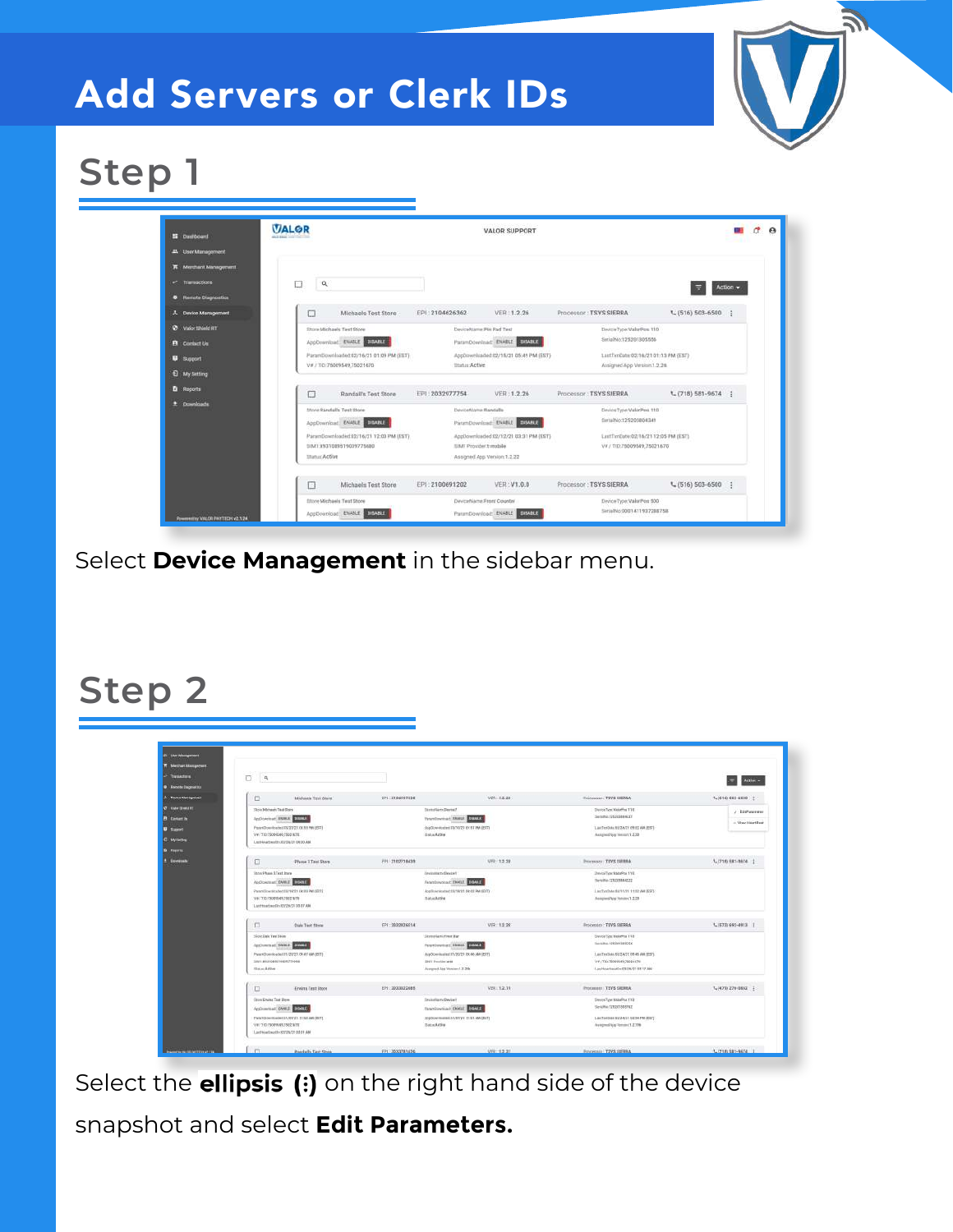# **Step 3**

| accompanied to \$2.3<br>45 User Management<br>Remove X<br><sup>c</sup> Transactions<br>DeviceType:ValorPos 110<br>EP/2104710739<br>Store Aman's Salon#1<br>DeviceName.Device1<br><b>3</b> Virtual Terminal<br>A Device Management<br>A TIP TAX & FEE<br><b>EB</b> Engage My Customers<br><b>STAR</b> NO<br>$m$ , $\infty$<br>· Primutions<br>TIP:<br>TAX<br>TAX.<br><b>Q</b> Valor Shield RT<br>And No<br>SMART TIP<br>0.600<br>$\sim$<br><b>B</b> Contact Us<br>YES 10<br>PAY @ TABLE<br><b>El</b> My Tickets<br><b>SAUDIT</b><br>OPTION 2<br><b>GFTION E</b><br>OPTION &<br>OPTION 1<br><b>Q</b> My Sutting<br>15 % 20 % 22 % 25<br>-15<br>$\overline{\phantom{a}}$<br><b>D</b> Reports<br>MAX SIP<br><b>E</b> Downloads<br>350<br>$\sim$<br>The Committee of the Committee<br><b>DOCE</b> NO<br>SERVER/CLERK SETUP<br>ADD SERVER/CLERK DETAILS P |  |  |  |
|-----------------------------------------------------------------------------------------------------------------------------------------------------------------------------------------------------------------------------------------------------------------------------------------------------------------------------------------------------------------------------------------------------------------------------------------------------------------------------------------------------------------------------------------------------------------------------------------------------------------------------------------------------------------------------------------------------------------------------------------------------------------------------------------------------------------------------------------------------|--|--|--|
|                                                                                                                                                                                                                                                                                                                                                                                                                                                                                                                                                                                                                                                                                                                                                                                                                                                     |  |  |  |
|                                                                                                                                                                                                                                                                                                                                                                                                                                                                                                                                                                                                                                                                                                                                                                                                                                                     |  |  |  |
|                                                                                                                                                                                                                                                                                                                                                                                                                                                                                                                                                                                                                                                                                                                                                                                                                                                     |  |  |  |
|                                                                                                                                                                                                                                                                                                                                                                                                                                                                                                                                                                                                                                                                                                                                                                                                                                                     |  |  |  |
|                                                                                                                                                                                                                                                                                                                                                                                                                                                                                                                                                                                                                                                                                                                                                                                                                                                     |  |  |  |
|                                                                                                                                                                                                                                                                                                                                                                                                                                                                                                                                                                                                                                                                                                                                                                                                                                                     |  |  |  |
|                                                                                                                                                                                                                                                                                                                                                                                                                                                                                                                                                                                                                                                                                                                                                                                                                                                     |  |  |  |
|                                                                                                                                                                                                                                                                                                                                                                                                                                                                                                                                                                                                                                                                                                                                                                                                                                                     |  |  |  |
|                                                                                                                                                                                                                                                                                                                                                                                                                                                                                                                                                                                                                                                                                                                                                                                                                                                     |  |  |  |
|                                                                                                                                                                                                                                                                                                                                                                                                                                                                                                                                                                                                                                                                                                                                                                                                                                                     |  |  |  |

Expand the **Tip, Tax & Fee** section, enable **Tip**, and you will see **Server/Clerk Setup**. Change toggle to **Yes**.

### **Step 4**

| 2 What formed          | ER(2104710739)               |                           | Stan America Salonet | Descritame Device1    | Developpe Valorino 110 |
|------------------------|------------------------------|---------------------------|----------------------|-----------------------|------------------------|
| A Derin Management     | <b>A TIP TAX &amp; FEE</b>   |                           |                      |                       |                        |
| BT Engage My Customers |                              |                           |                      |                       |                        |
| <b>Williams</b>        | TIP                          | SevenDatt.com **<br>CLERK |                      |                       | <b>THE ROL</b>         |
| C Value Mont Inc.      | <b>SMART THE</b>             | wealth and                |                      |                       |                        |
| <b>B</b> Contexts      |                              | CLERK ID                  | <b>CLERK NAME</b>    |                       |                        |
| ER My Tickets          | <b>PAY &amp; TABLE</b>       |                           |                      | <b>STORY</b>          |                        |
| E My Delling           | <b>OFFICIES</b><br>15<br>×   |                           |                      | $\boxdot$             |                        |
| <b>B</b> Reports       |                              |                           |                      |                       |                        |
| * Downloads            | <b>GELETIN</b><br>350<br>×   |                           |                      | SAVE<br><b>CANCEL</b> |                        |
|                        |                              |                           |                      |                       |                        |
|                        | <b>TERVISH CLERK SETUP</b>   |                           | $m = 1$              |                       |                        |
|                        | ADD SERVER/CLERK DETAILS [4] |                           |                      |                       |                        |

By selecting the **+** next to **Add Server Clerk Details** and a window will pop-up. First change the **Server/Clerk Label** to the desired title (*in example above, Clerk was used*). Under **Clerk ID**, create an ID number for each clerk; ID numbers must be 1 to 3 digits long. Under **Clerk Name**, enter the name of the clerk; each clerk name can be a max of 6 characters. Once each clerk's information has been entered, click the **+** to the right. *\* Please note that once the last server is entered, the + must be clicked. If you miss this step, the last server will not be registered.*